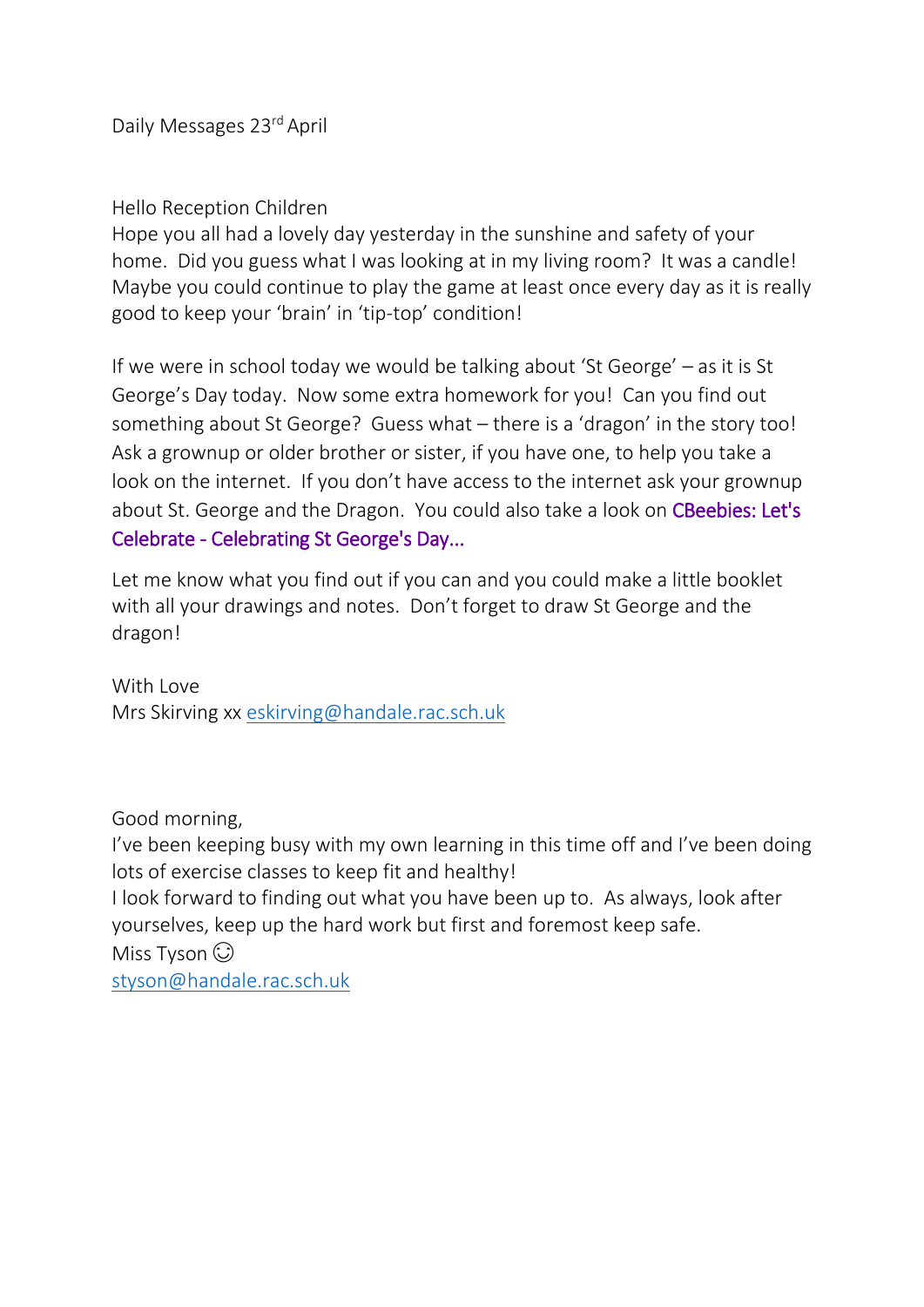

Hello Nursery Children,

Mrs Lister gave us the new nursery pack today. It has lots of ideas of things to keep us busy and even has paper in for us to use for our drawings. We were really happy to get our new pack as we needed some more ideas to keep us busy. We will post some photos of the things we do from the pack. We hope someone managed to pick up your pack yesterday, so you can be busy too. We would love to see some photos of the things you have been up to. Please send them to Mrs Lister's email address.

### Love from

Morning Floppy and Afternoon Floppy xx [clister@handale.rac.sch.uk](mailto:clister@handale.rac.sch.uk)

### Hello Year 6

As always I hope you are all well, keeping occupied and staying busy. Thank you to those who have been in touch and with any questions with regards your Homework Packs. Let me remind you that it is best to ask to ensure that you are not struggling. Tell me how you all are and what you are up to. I will start with my miserable message because I am laid up with a bad back and when I move it is very slow. I am not getting a lot of sympathy at home so I am willing to accept yours. You are probably all thinking, 'What can we buy Mr Emmerson to cheer him up?' So let me remind you that I am a fan of sweets. I don't want you to go crazy, say £50-£60 worth of sweets per child I believe would be reasonable and then you just need to sort out a courier to get them to my house. I will leave that in your hands. I will make my way to the front door now to wait for them. I will have to crawl because it hurts to walk.

Don't be strangers. Look forward to hearing from you.

Mr Emmerson [pemmerson@handale.rac.sch.uk](mailto:pemmerson@handale.rac.sch.uk)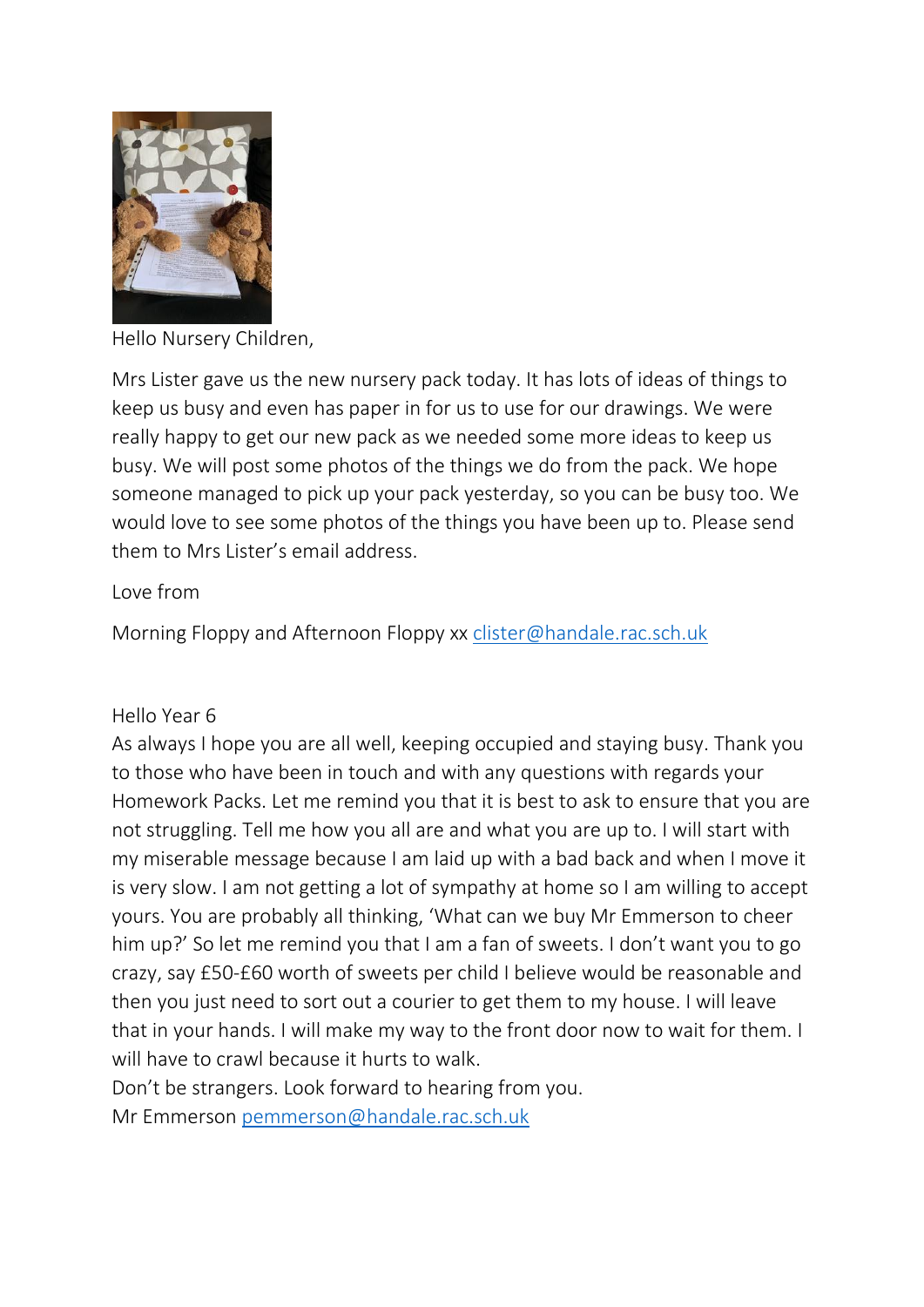## Hello Year 2,

I hope you are all keeping well and are staying safe. You have been extremely quiet so far this week and I haven't heard from many of you however it was lovely to see so many mums, dads and grandparents yesterday when I was handing out the packs yesterday. I just want to make sure you are all ok and trying to stay positive. Please continue being good for your parents and please try and complete some work every day as it is important that you are keeping up with your learning. I hope you enjoyed reading the summer newsletter and I look forward to hearing from you and seeing what you have been up to. I have been very busy in school all week and I can't believe it is Friday again tomorrow – these weeks are flying by and I am counting down the days until we are back together.

Miss Price x [rprice@handale.rac.sch.uk](mailto:rprice@handale.rac.sch.uk)

## Hi SLC,

Well today I have been in school and have had a very busy day. Although today is Thursday, it is also St George's Day. Do you know who he is? Maybe you could find out about him and make some crafts like we have in school today. The children have been busy making flags, dragons, knights and have even made England's national flower, the rose. We have also been making dens pretending we were hiding from the dragon; we're definitely not as brave as St George! Maybe you could make a den at home and send me some pictures, I would love to see what you have been making.

Keep Safe, miss you all lots,

Miss Kendall [ekendall@handale.rac.sch.uk](mailto:ekendall@handale.rac.sch.uk)

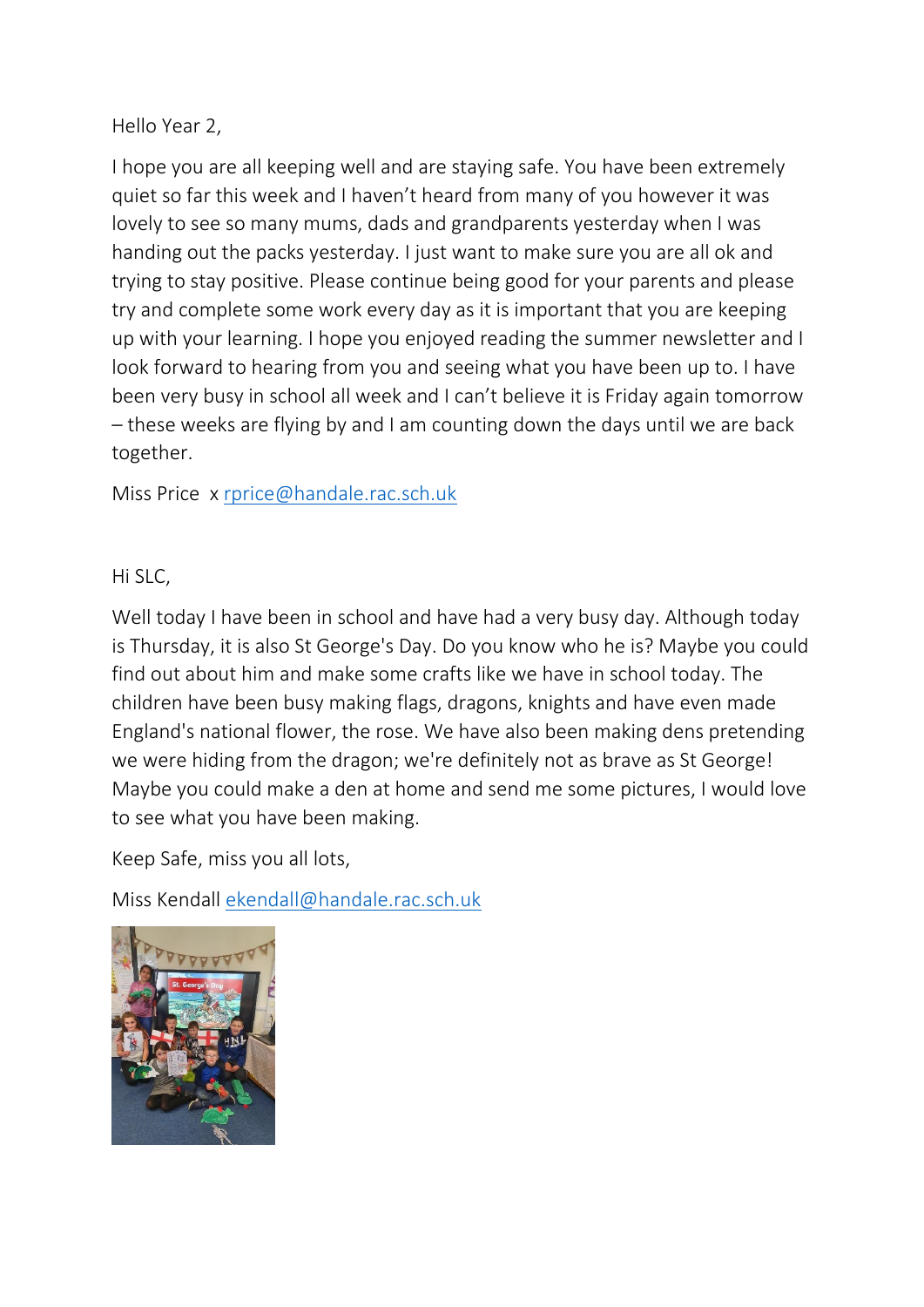# Good morning Year 1,

How are you? What have you been up to? I hope you are well and staying active. I was so excited yesterday when I received the post. My friend had sent me a beautiful card and inside that card she had put in some sachets of yeast so that I can make bread! How wonderful is that? What a thoughtful friend! The card brought a smile to my face and I can't wait to make some bread at the weekend. Could you send a card to someone and make them smile? It's such a lovely act of kindness and one that we could all be doing. I've got my box of cards out and I will be sending some out this weekend. Today, I have got some work to finish off and then I will go for a walk, followed by yoga and some reading. I'm reading a really exciting book at the moment and I can't wait to find out what happens next! What books are you reading? Are you listening to any audio books?

Let me know how you are and what you're up to. I love getting your messages and pictures.

Take care, Love Miss Khanam x

[rkhanam@handale.rac.sch.uk](mailto:rkhanam@handale.rac.sch.uk)

Hello Year 4,

Hope you're well and getting to grips with your new work packs, remember if you need any help with them, just contact me. I have been super busy painting today and doing some jobs for school. Now I am having a chill before I go for a walk later.

Stay safe

Mr Farrier [rfarrier@handale.rac.sch.uk](mailto:rfarrier@handale.rac.sch.uk)